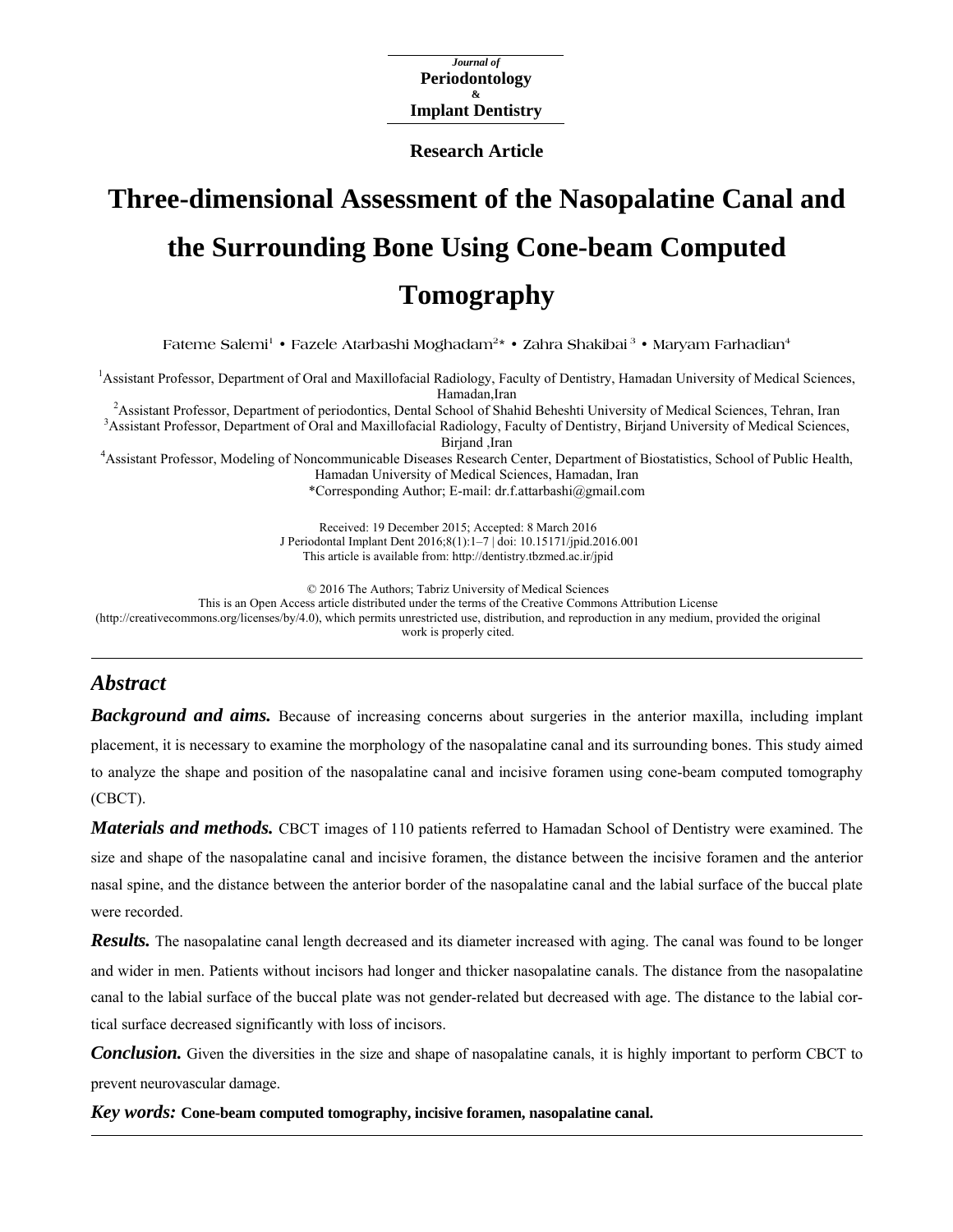#### *Introduction*

**M** axillary anterior region is the most common region prone to trauma and tooth loss; thereregion prone to trauma and tooth loss; therefore, it often requires surgical interventions such as implant placement.<sup>1</sup> During implant placement in the anterior region of the maxilla, attention should be paid to the atrophy of the alveolar bone following the loss of incisors and also to the morphology and position of the nasopalatine canal.<sup>2</sup> Any contact between the implant and the nasopalatine nerve may result in the failure of implant osseointegration or in neurological dysfunction. $3-5$ 

The incisive canal (or nasopalatine duct) is located palatal to the maxillary central incisors and connects the palate to the floor of the nasal cavity. The inferior part of the canal opens into a funnel-shaped foramen called the incisive foramen. Its upper part opens into two foramina, called nasopalatine or Stensen foramina, which are located on the floor of the nasal cavity on both sides of the nasal septum. A branch of the greater palatine artery, the nasopalatine artery, and the nasopalatine nerve pass through this canal.<sup>6-9</sup>

A proper image of the incisive canal and foramen before implant placement in the anterior maxilla is highly important since it can help determine the morphology and position of the canal in relation to the surrounding structures.<sup>10</sup> Two-dimensional imaging (intraoral and panoramic radiography) and crosssectional techniques (spiral and computed tomography) used to be the available methods.<sup>11</sup> However, cone-beam computed tomography (CBCT) has recently been proposed as a valuable threedimensional imaging technique in dentistry. Compared to spiral tomography, CBCT has the advantage of high resolution and elimination of superimposition. In addition, compared to computed tomography (CT), CBCT has many benefits, including lower radiation dose, shorter imaging time and high resolution (less than a millimeter).<sup>12-15</sup> CBCT technology has facilitated the precise three-dimensional evaluation of bone quantity and position of the nasopalatine canal in anterior maxilla.<sup>16</sup>

Previous studies investigated the morphology of the canal using CT or magnetic resonance imaging  $(MRI)^{16-18}$  and CBCT assessments are rare with small sample sizes.  $2,19$  Therefore, we designed this study to accurately evaluate the morphology of the nasopalatine canal and its surrounding structures using CBCT.

## *Materials and Methods*

This study included CBCT scans of 110 subjects

who referred to the Department of Oral and Maxillofacial Radiology, Hamadan School of Dentistry (Hamadan, Iran) in 2013. The subjects' CBCT scans were investigated in terms of the shape and size of the nasopalatine canal and incisive foramen. The measurements were stratified by age, gender and the presence/absence of anterior teeth. CBCT scanning was conducted with a NewTom 3G scanner (QR S.r.l., Verona, Italy) under exposure conditions of 110 kVp, 2.1 mA, and 4.5 seconds. The Frankfort horizontal plane was perpendicular to the floor for all the scans.19 CBCT scans with low resolution or pathological conditions (e.g. cleft palate and nasopalatine canal cysts) were excluded.

The CBCT images were examined by a maxillofacial radiologist under appropriate lighting and good angle in relation to the monitor. All the CBCT images were assessed at axial, sagittal and coronal sections. The foramen shape (round, oval, heart-shaped and lobular) was determined using the axial section. The highest point of the anterior nasal spine (ANS) was considered as the reference point and the distance between the incisive foramen and this point was measured in the axial section.<sup>18</sup> Then, the coronal and sagittal sections were reconstructed and the nasopalatine canal shape (single, double, triple-canal and Y-shaped) was assessed in the coronal section.<sup>2</sup> In order to measure the upper diameter of the nasopalatine canal and incisive foramen, both coronal and sagittal sections were used (Figures 1 and 2).<sup>20</sup> With double-branched canals, the mean diameter of the foramina was considered. The nasopalatine canal length was measured in the sagittal section (Figure  $3$ ).<sup>2</sup> The distance from the anterior border of the nasopalatine canal to the labial surface of maxillary buccal plate was measured at four points (A, B, C and D) in the sagittal section. A, B, C and D were the most inferior point of the anterior border, the most inferior point of the posterior border, the midpoint of the anterior border and the uppermost point of the anterior border of the canal, respectively (Figure 4).<sup>2</sup> All the measurements were recorded in the relevant checklist by an observer. Data were analyzed using descriptive statistics, Student's t-test and Pearson's correlation coefficient in SPSS for Windows 19.0 (SPSS Inc., Chicago, IL, USA).

## *Results*

The mean age of the participants was  $38.0 \pm 14.5$ years. There were 53 women and 57 men (mean age:  $35.45 \pm 14.09$  and  $40.80 \pm 14.51$  years, respectively). The incisor teeth were present in 85 patients (42 women and 43 men) and absent in the other 25 (11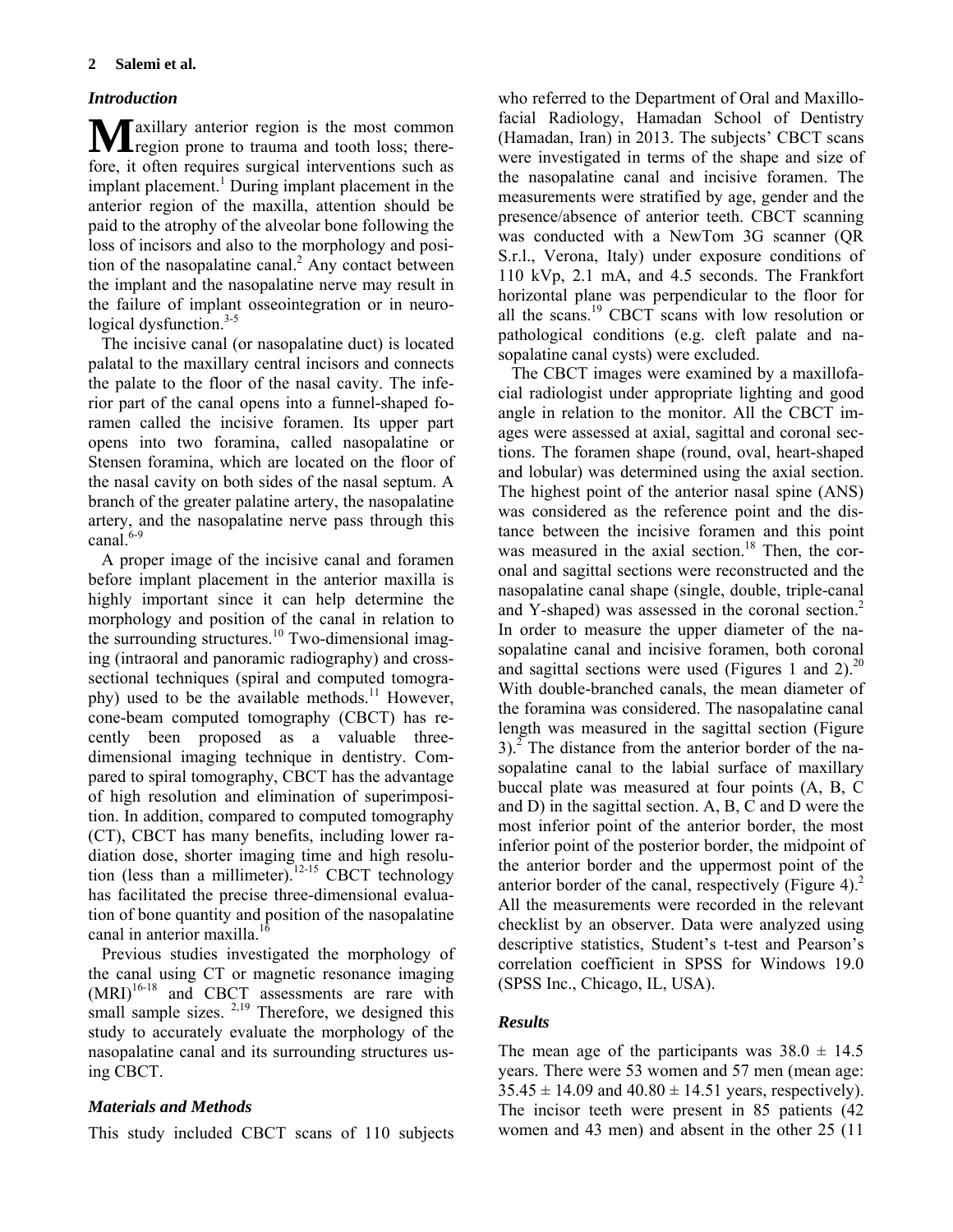

**Figure 1. Measurements of the upper diameter of the nasopalatine canal (...) and incisive foramen (--) in the coronal section. Figure 2. Measurements of the upper diameter of the** 

women and 14 men). The foramina of the nasopalatine canal opening into the floor of the nasal cavity had four different shapes (Table 1).

The mean length of the nasopalatine canal was 11.26 mm in women and 12.64 mm in men  $(P >$ 0.05). Pearson's correlation coefficient between age and the length of the canal was calculated at -0.2, i.e. the nasopalatine canal's length decreased with aging. The length and diameter of the nasopalatine canal (in both the sagittal and coronal sections) in patients with and without incisor teeth is demonstrated in Table 2. However, the canal diameter was larger in patients with incisor teeth but the difference was not significant (Table 2). The diameter of the canal increased with aging, but again this correlation was not

**Table 1. Different shapes of the foramina of nasopalatine canal to the nasal floor in patients' conebeam computed tomography** 

| <b>Canal shape</b>  | Number | Percentage |  |
|---------------------|--------|------------|--|
| Single-canal        | 69     | 62.7       |  |
| Double-canal        |        | 7.3        |  |
| <b>Y-shaped</b>     | 32     | 29.1       |  |
| <b>Triple-canal</b> |        | 09         |  |
| Total               | 10     | 100        |  |



**nasopalatine canal (...) and incisive foramen (--) in the sagittal section.** 

significant. Meanwhile, the diameter of the canal was significantly larger in men than in women. Various incisive foramen shapes observed in CBCT scans are presented in Table 3.

The mean diameter of the incisive foramen as seen in the sagittal and coronal views of the patients' CBCT images are presented in Table 4. There was no significant correlation between the mean diameter of the incisive foramen (in either the sagittal or coronal views) and age and presence/absence of incisor teeth ( $P > 0.05$ ). Nevertheless, the diameter of the incisive foramen in both sagittal and coronal views was significantly greater in men compared to women  $(P < 0.05)$ .

The distance of the incisive foramen from the ANS was not significantly different in men and women or in patients with and without incisor teeth  $(P > 0.05)$ . However, this distance significantly decreased with aging  $(P = 0.002)$ . The mean distances from A, B, C and D to the labial surface of the canal cortex were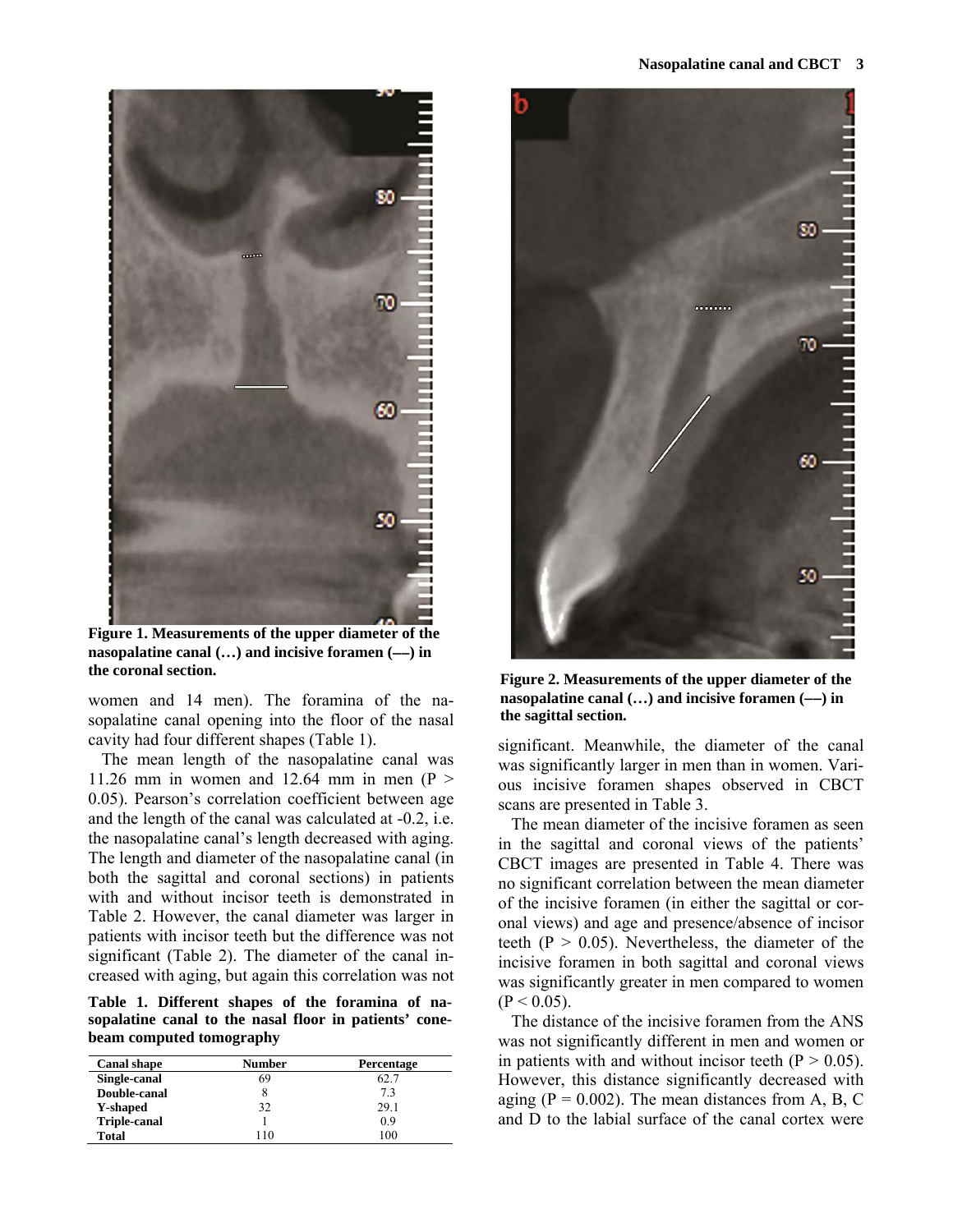

**Figure 3. The nasopalatine canal length measured in the sagittal section.** 

 $6.09 \pm 1.466$  mm,  $6.23 \pm 1.55$  mm,  $7.05 \pm 1.65$  mm and  $9.30 \pm 1.83$  mm, respectively. Student's t-test showed no significant difference between men and women in terms of distances of A, B, C and D from the labial cortical surface  $(P > 0.05)$ . Pearson's correlation coefficient indicated that the distance of A, B, C and D from the labial cortical surface decreased with aging (P = 0.002, P = 0.018, P = 0.124 and P = 0.052, respectively). Additionally, after losing the incisor teeth, the distances of A, B, C and D from the labial cortical surface decreased significantly (P < 0.05).

#### *Discussion*

The nasopalatine canal is a highly important anatomical structure. It might be subject to neurovascu-



**Figure 4. The distance from the anterior border of the nasopalatine canal to the labial surface of maxillary buccal plate measured at four points in the sagittal section: (A) the most inferior point of the anterior border; (B) the most inferior point of the posterior border; (C) the midpoint of the anterior border; and (D) the uppermost point of the anterior border of the canal.** 

lar damage during surgical procedures, including implant placement. Placement of a fixture in the soft tissue (vessels and nerves within the nasopalatine canal), where no supporting bone exists, will prevent the implant from fusing with the bone. To avoid such complications, the morphology of the incisive canal and its surrounding bones as well as the distance between the implant and anatomical landmarks should be identified. $4,5$ 

Although CT is used for imaging threedimensional structures that are not clear in pano-

**Table 2. The diameter and length of the nasopalatine canal in the presence/absence of incisor teeth according to cone-beam computed tomography** 

|                                                  | <b>Patients with incisor teeth</b> | <b>Patients without incisor teeth</b> | P-value |
|--------------------------------------------------|------------------------------------|---------------------------------------|---------|
| Mean nasopalatine canal length (mm)              |                                    |                                       |         |
| Mean nasopalatine canal diameter (sagittal) (mm) |                                    | 2.24                                  |         |
| Mean nasopalatine canal diameter (coronal) (mm)  |                                    | 2.34                                  |         |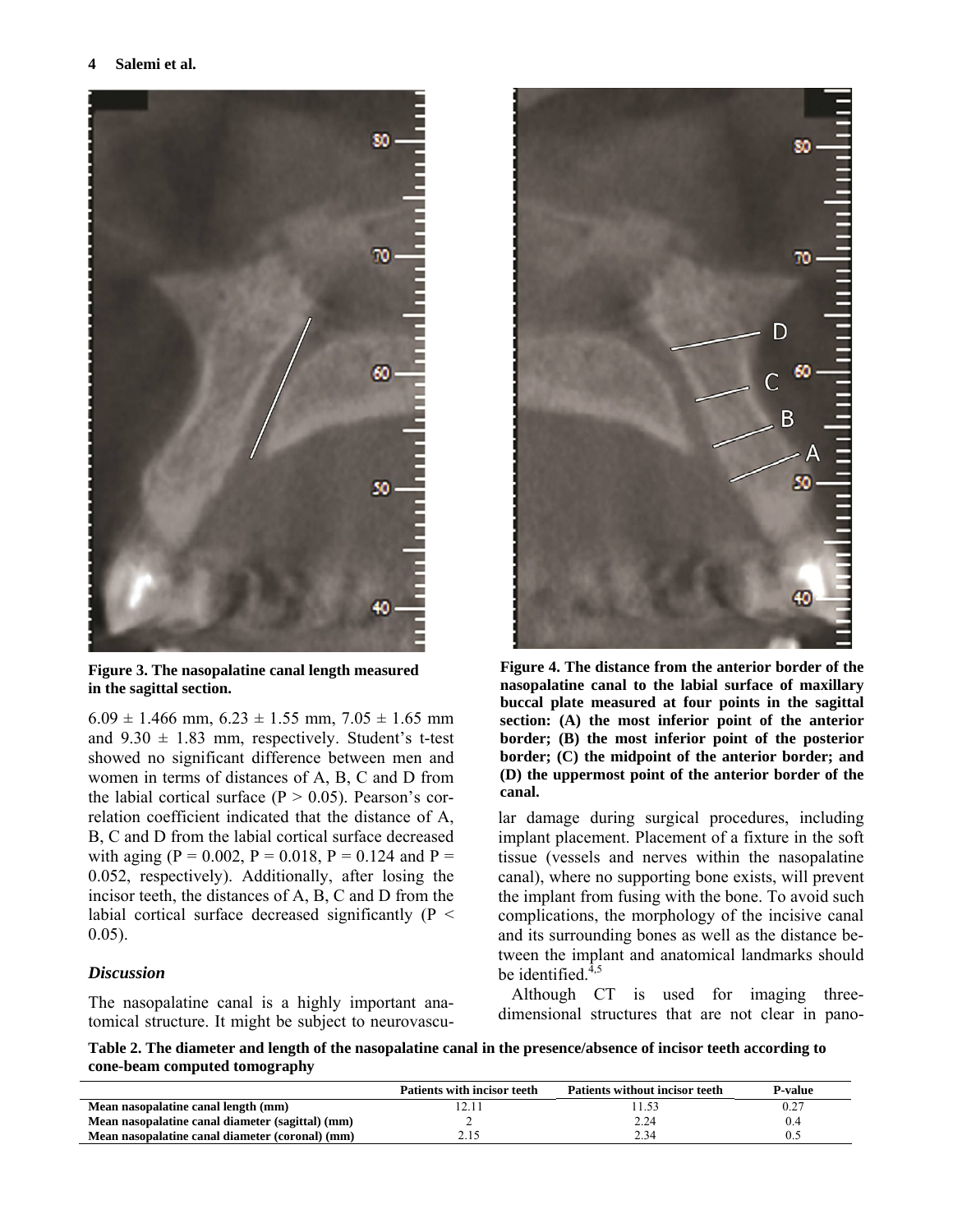**Table 3. Incisive foramen shapes on cone-beam computed tomography images** 

| <b>Foramen</b> shape | <b>Number</b> | Percentage |
|----------------------|---------------|------------|
| Round                | 65            | 59.1       |
| Oval                 | 16            | 14.5       |
| Lobular              | 15            | 13.6       |
| <b>Heart-shaped</b>  | 14            | 12.7       |
| <b>Total</b>         | 110           | 100        |

ramic and intraoral radiography, higher resolution of CBCT makes it preferable for displaying hard tissues before surgical procedures. Furthermore, whenever the imaging area is small, e.g. the area for one or several implants, CBCT can provide a desirable image with lower radiation dose than  $CT.^{16}$ 

The present study assessed the shape and position of the nasopalatine canal and incisive foramen on CBCT images of 57 men and 53 women aged 10‒68 years. The various shapes of the incisive canal were single-canal (62.7%), Y-shaped (29.1%), doublebranched (7.3%) and triple-branched (0.9%) in our participants (Table 1). However, Asaumi et al<sup>2</sup> argued that the incisive canal is often Y-shaped. Mraiwa et al<sup>16</sup> identified as many as one, two, three, four or more open nasopalatine canals on the nasal floor. Likewise, Laing et  $al^{18}$  and Song et  $al^{20}$  reported the presence of one to four branches of the nasopalatine canal.

In the current study, the mean diameter of the nasopalatine canal increased with age but the mean length of the canal decreased. With aging, the number of people without incisor teeth increase and agerelated qualitative and quantitative changes occur in bones. These factors result in increases in canal diameter and in decreases in canal length. Consistent with our findings, Laing et  $al<sup>18</sup>$  concluded that the diameter of the canal increased with age. In addition, Michael et al<sup>8</sup> suggested shorter length of the canal in older ages.

The nasopalatine canal widens along its length. The main reason for ridge atrophy and widening of the canal diameter is tooth loss. Induced atrophy after tooth loss affects the surrounding structures. The nasopalatine canal is an active structure that enlarges with aging, especially after extraction of anterior teeth, in a manner similar to maxillary sinus that expands into the surrounding bone following tooth loss.<sup>2</sup> In the present study, the nasopalatine duct diameter was larger in patients without incisor teeth than in patients with, but the difference was not significant (Table 2). Mardinger et  $al<sup>21</sup>$  found a significant correlation between the canal diameter and loss of anterior teeth. They concluded that the nasopalatine canal is an active structure that enlarges with age, especially after tooth extraction. The mean

**Table 4. The diameter of the incisive foramen in the sagittal and coronal views of cone-beam computed tomography** 

|                      | The diameter of the incisive foramen (mm) |                |                    |  |
|----------------------|-------------------------------------------|----------------|--------------------|--|
|                      | <b>Minimum</b>                            | <b>Maximum</b> | $Mean \pm SD$      |  |
| <b>Sagittal view</b> | 2.50                                      | 8.50           | $4.748 \pm 1.1161$ |  |
| <b>Coronal view</b>  | -20                                       | 7.00           | $3.578 \pm 1.1644$ |  |
|                      |                                           |                |                    |  |

age in their study was 58 years.<sup>21</sup> Maybe the older age of the participants and possibly longer time after tooth extraction help explain this significance. The canal was longer in people with incisor teeth than in other subjects, consistent with the findings reported by Asaumi et al<sup>2</sup>. Tozum et al<sup>22</sup> also showed that the canal was shorter in individuals without anterior maxillary teeth but found no difference in the diameter of the canal between the two groups.

Our findings indicated that the nasopalatine canal was significantly longer and wider in men than in women. Likewise, Michael et al, $8$  Tozum et al<sup>22</sup> and Guler et  $al^{23}$  reported significantly larger canals in men than in women.

Oval, lobular and heart-shaped configurations were the most common foramen shapes among the 110 CBCT scans evaluated in the current study. The findings of Kim et al<sup>19</sup> about foramen shapes were consistent with our study. The diameter of the incisive foramen is normally less than 6 mm and pathological conditions should be taken into consideration when diameters reach up to 10 mm.<sup>16</sup> In the present study, the mean diameter of the incisive foramen was 4.7 mm in the sagittal section and 3.5 mm in the coronal section with ranges of  $2.5-8.5$  and  $1.2-7.0$  mm, respectively. No pathological conditions were present. Such diversities in the foramen diameter must be kept in mind in surgical operations, including implant placement. Since the dimensions of the foramen may prevent implant placement in some cases, radiographic measurement of foramen diameter in different sections is suggested before any surgery.<sup>24</sup> Artez et al<sup>25</sup> proposed a surgical technique in which implant surgery in the anterior maxilla is performed with a bone graft compatible with the nasopalatine canal. This procedure reduces the size of the nasopalatine canal but does not cause sensory impairment for the patient. $25$ 

Consistent with the findings of Tozum et al,  $^{20}$  we could establish a significant correlation between the diameter of the incisive foramen and age. In addition, the diameter of the incisive foramen was significantly correlated with gender, i.e. the diameter was larger in men compared to women. Mraiwa et  $al<sup>16</sup>$  reported similar results.

The buccal palatal width of the anterior canal is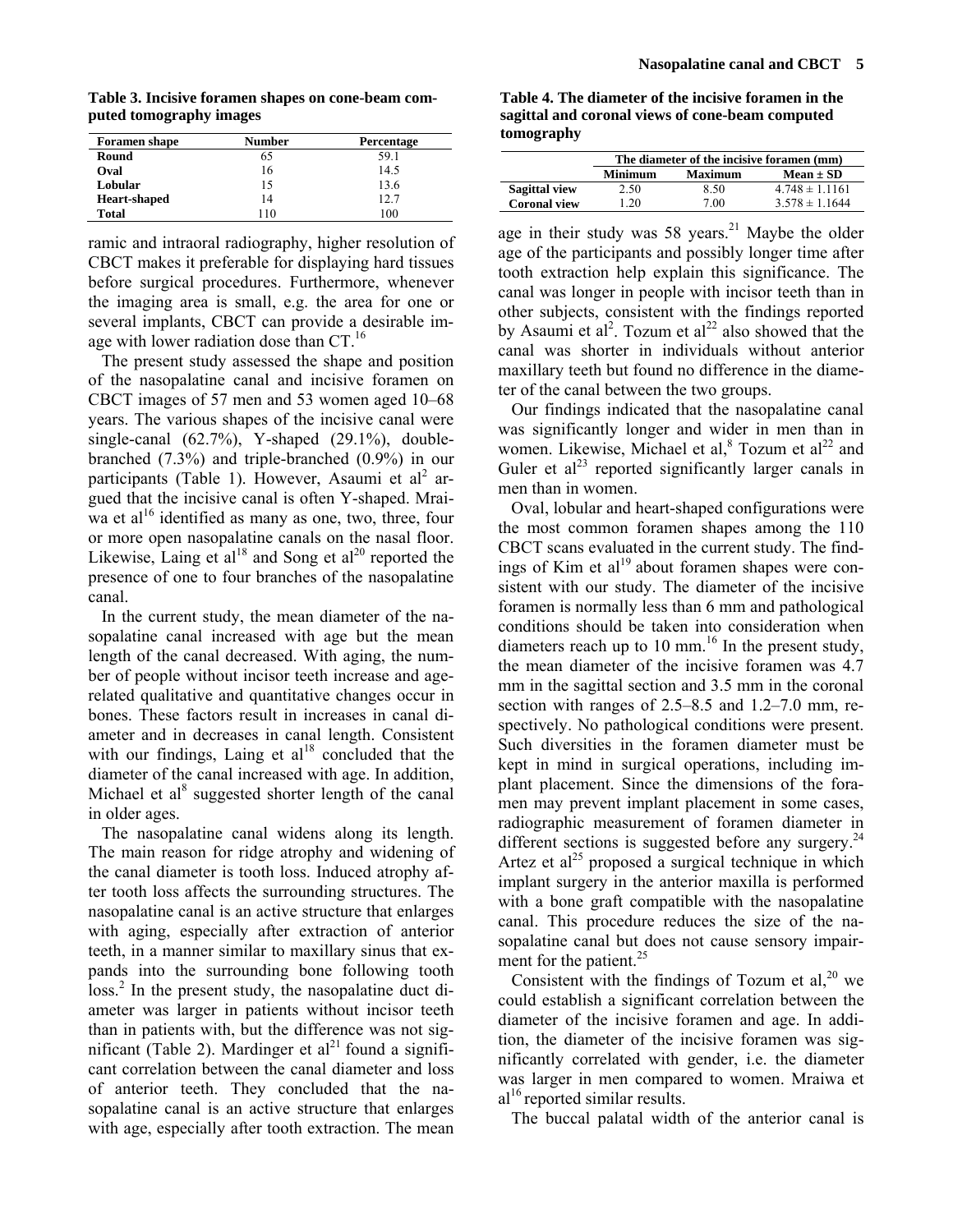important in implant placement.<sup>1</sup> Dimensional diversities in this area are associated with morphological and dental variables. In the current study, men and women were not significantly different in terms of the distance between the incisive foramen and the ANS, and between the nasopalatine canal and the labial cortical buccal surface (A, B, C and D). Meanwhile, these distances decreased with aging. On the other hand, the presence/absence of incisor teeth had no significant effect on the distance between the incisive foramen and the ANS. On the contrary, the distance from the nasopalatine canal to the labial cortical buccal surface (A, B, C and D) was shorter in subjects without incisor teeth than in others. Hence, atrophy of both the alveolar crest and the supporting bone is observed following the loss of incisor teeth and it is much higher in the oral cavity than in the nasal cavity. Since the labial cortex is very thin, the atrophy of the alveolar bone will be greater in the anterior maxilla than in the labial surface. Asaumi et  $al^2$  reported similar findings. Michael et al<sup>8</sup> concluded that the dimension of the buccal bone in the anterior canal is higher in men compared to women. Moreover, bone quantity in the buccal region of the nasopalatine canal decreases in patients without incisor teeth.<sup>8</sup> Catwood and Howell  $26$  reported that although the shape of the basal bone does not dramatically change, the alveolar bone undergoes major vertical and horizontal changes. In the anterior maxilla, vertical and horizontal atrophy occurs from the labial side and the atrophy varies from one person to another and from time to time. Anatomical, metabolic and functional factors can also affect the level of this atrophy.26

In conclusion, there is a large diversity in anatomy, morphology and size of the nasopalatine canal and incisive foramen in different people. This diversity is clinically important in surgeries in the anterior maxilla, including topical anesthesia and oral and implant surgeries. Increased knowledge of this anatomic structure and its diversity leads to enhanced surgical procedures and reduced complications. CBCT imaging is highly helpful in determining the dimensions and morphology of the nasopalatine canal and incisive foramen prior to implant placement as it provides the surgeon with valuable information.

#### **References**

- 1. [Özçakır-Tomruk C,](http://www.ncbi.nlm.nih.gov/pubmed/?term=%C3%96z%C3%A7ak%C4%B1r-Tomruk%20C%5BAuthor%5D&cauthor=true&cauthor_uid=26228382) [Döleko](http://www.ncbi.nlm.nih.gov/pubmed/?term=D%C3%B6leko%C4%9Flu%20S%5BAuthor%5D&cauthor=true&cauthor_uid=26228382)ğlu S, [Özkurt-Kayahan Z](http://www.ncbi.nlm.nih.gov/pubmed/?term=%C3%96zkurt-Kayahan%20Z%5BAuthor%5D&cauthor=true&cauthor_uid=26228382), İ[lgüy](http://www.ncbi.nlm.nih.gov/pubmed/?term=%C4%B0lg%C3%BCy%20D%5BAuthor%5D&cauthor=true&cauthor_uid=26228382)  [D](http://www.ncbi.nlm.nih.gov/pubmed/?term=%C4%B0lg%C3%BCy%20D%5BAuthor%5D&cauthor=true&cauthor_uid=26228382). Evaluation of morphology of the nasopalatine canal using cone-beam computed tomography in a subgroup of Turkish adult population. *[Surg Radiol Anat](http://www.ncbi.nlm.nih.gov/pubmed/26228382)* 2015 Jul 31. [Epub ahead of print] doi: 10.1007/s00276-015-1520-x
- 2. Asaumi R, Kawai T, Sato I, Yoshida S, Yosue T. Three-

dimensional observations of the incisive canal and surrounding bone using cone-beam computed tomography. *Oral Radiol* 2010;26:20-8. doi: 10.1007/s11282-010-0039-4

- 3. Gupta J, Ali SP. A cone beam computed tomography in oral implant. *Natl J Maxillofac Surg* 2013;4(1):2-6. doi: 10.4103/0975-5950.117811
- 4. [Artzi Z,](http://www.ncbi.nlm.nih.gov/pubmed?term=Artzi%20Z%5BAuthor%5D&cauthor=true&cauthor_uid=11168243) [Nemcovsky CE,](http://www.ncbi.nlm.nih.gov/pubmed?term=Nemcovsky%20CE%5BAuthor%5D&cauthor=true&cauthor_uid=11168243) [Bitlitum I](http://www.ncbi.nlm.nih.gov/pubmed?term=Bitlitum%20I%5BAuthor%5D&cauthor=true&cauthor_uid=11168243), [Segal P.](http://www.ncbi.nlm.nih.gov/pubmed?term=Segal%20P%5BAuthor%5D&cauthor=true&cauthor_uid=11168243) Displacement of the incisive foramen in conjunction with implant placement in the anterior maxilla without jeopardizing vitality of nasopalatine nerve and vessels: a novel surgical approach. *[Clin](http://www.ncbi.nlm.nih.gov/pubmed/11168243##)  [Oral Implants Res](http://www.ncbi.nlm.nih.gov/pubmed/11168243##)* 2000;11:505-10. doi: 10.1034/j.1600- 0501.2000.011005505.x
- 5. [Casado PL,](http://www.ncbi.nlm.nih.gov/pubmed?term=Casado%20PL%5BAuthor%5D&cauthor=true&cauthor_uid=18545048) [Donner M,](http://www.ncbi.nlm.nih.gov/pubmed?term=Donner%20M%5BAuthor%5D&cauthor=true&cauthor_uid=18545048) [Pascarelli B](http://www.ncbi.nlm.nih.gov/pubmed?term=Pascarelli%20B%5BAuthor%5D&cauthor=true&cauthor_uid=18545048), [Derocy C,](http://www.ncbi.nlm.nih.gov/pubmed?term=Derocy%20C%5BAuthor%5D&cauthor=true&cauthor_uid=18545048) [Duarte ME,](http://www.ncbi.nlm.nih.gov/pubmed?term=Duarte%20ME%5BAuthor%5D&cauthor=true&cauthor_uid=18545048) [Barboza EP.](http://www.ncbi.nlm.nih.gov/pubmed?term=Barboza%20EP%5BAuthor%5D&cauthor=true&cauthor_uid=18545048) Immediate dental implant failure associated with nasopalatine duct cyst. *[Implant Dent](http://www.ncbi.nlm.nih.gov/pubmed/?term=Immediate+dental+implant+failure+associated+with+nasopalatine+duct+cyst##)* 2008;17:169-75. doi: 10.1097/id.0b013e3181776c52
- 6. [Jacobs R,](http://www.ncbi.nlm.nih.gov/pubmed?term=Jacobs%20R%5BAuthor%5D&cauthor=true&cauthor_uid=17320428) [Lambrichts I](http://www.ncbi.nlm.nih.gov/pubmed?term=Lambrichts%20I%5BAuthor%5D&cauthor=true&cauthor_uid=17320428), [Liang X,](http://www.ncbi.nlm.nih.gov/pubmed?term=Liang%20X%5BAuthor%5D&cauthor=true&cauthor_uid=17320428) [Martens W,](http://www.ncbi.nlm.nih.gov/pubmed?term=Martens%20W%5BAuthor%5D&cauthor=true&cauthor_uid=17320428) [Mraiwa N,](http://www.ncbi.nlm.nih.gov/pubmed?term=Mraiwa%20N%5BAuthor%5D&cauthor=true&cauthor_uid=17320428) [Adriaensens P](http://www.ncbi.nlm.nih.gov/pubmed?term=Adriaensens%20P%5BAuthor%5D&cauthor=true&cauthor_uid=17320428), [Gelan J](http://www.ncbi.nlm.nih.gov/pubmed?term=Gelan%20J%5BAuthor%5D&cauthor=true&cauthor_uid=17320428). Neurovascularization of the anterior jaw bones revisited using high-resolution magnetic resonance imaging. *[Oral Surg Oral Med Oral Pathol Oral Radiol Endod](http://www.ncbi.nlm.nih.gov/pubmed/?term=Neurovascularization+of+the+anterior+jaw+bones+revisited+using+high-resolution+magnetic+resonance+imaging##)* 2007;103:683-93. doi: 10.1016/j.tripleo.2006.11.014
- 7. Standring S. Gray's Anatomy. 39th ed. Edinburgh: Churchill Livingstone; 2005. p. 583-4.
- 8. [Bornstein MM](http://www.ncbi.nlm.nih.gov/pubmed?term=Bornstein%20MM%5BAuthor%5D&cauthor=true&cauthor_uid=21039896), [Balsiger R](http://www.ncbi.nlm.nih.gov/pubmed?term=Balsiger%20R%5BAuthor%5D&cauthor=true&cauthor_uid=21039896), [Sendi P,](http://www.ncbi.nlm.nih.gov/pubmed?term=Sendi%20P%5BAuthor%5D&cauthor=true&cauthor_uid=21039896) [von Arx T.](http://www.ncbi.nlm.nih.gov/pubmed?term=von%20Arx%20T%5BAuthor%5D&cauthor=true&cauthor_uid=21039896) Morphology of the nasopalatine canal and dental implant surgery: a radiographic analysis of 100 consecutive patients using limited cone-beam computed tomography. *[Clin Oral Implants Res](http://www.ncbi.nlm.nih.gov/pubmed/?term=Morphology+of+the+nasopalatine+canal+and+dental+implant+surgery%3A+A+radiographic+analysis+of+100+consecutive+patients+using+limited+cone+beam+computed+tomography.+Clinical+oral+implants+research##)* 2011;22:295-301. doi: 10.1111/j.1600-0501.2010.02010.x
- 9. [von Arx T](http://www.ncbi.nlm.nih.gov/pubmed?term=von%20Arx%20T%5BAuthor%5D&cauthor=true&cauthor_uid=23539212), [Lozanoff S](http://www.ncbi.nlm.nih.gov/pubmed?term=Lozanoff%20S%5BAuthor%5D&cauthor=true&cauthor_uid=23539212), [Sendi P](http://www.ncbi.nlm.nih.gov/pubmed?term=Sendi%20P%5BAuthor%5D&cauthor=true&cauthor_uid=23539212), [Bornstein MM](http://www.ncbi.nlm.nih.gov/pubmed?term=Bornstein%20MM%5BAuthor%5D&cauthor=true&cauthor_uid=23539212). Assessment of bone channels other than the nasopalatine canal in the anterior maxilla using limited cone beam computed tomography. *[Surg Radiol Anat](http://www.ncbi.nlm.nih.gov/pubmed/?term=Assessment+of+bone+channels+other+than+the+nasopalatine+canal+in+the+anterior+maxilla+using+limited+cone+beam+computed+tomography.##)* 2013;29. [Epub ahead of print] doi: 10.1007/s00276-013-1110-8
- 10. [Iplikçio](http://www.ncbi.nlm.nih.gov/pubmed?term=Iplik%C3%A7io%C4%9Flu%20H%5BAuthor%5D&cauthor=true&cauthor_uid=12498461)ğlu H, [Akça K](http://www.ncbi.nlm.nih.gov/pubmed?term=Ak%C3%A7a%20K%5BAuthor%5D&cauthor=true&cauthor_uid=12498461), [Cehreli MC](http://www.ncbi.nlm.nih.gov/pubmed?term=Cehreli%20MC%5BAuthor%5D&cauthor=true&cauthor_uid=12498461). The use of computerized tomography for diagnosis and treatment planning in implant dentistry. *[J Oral Implantol](http://www.ncbi.nlm.nih.gov/pubmed/12498461##)* 2002;28:29-36. doi: 10.1563/1548-1336(2002)028%3C0029:tuoctf%3E2.3.co;2
- 11. [Harris D,](http://www.ncbi.nlm.nih.gov/pubmed?term=Harris%20D%5BAuthor%5D&cauthor=true&cauthor_uid=12674118) [Buser D](http://www.ncbi.nlm.nih.gov/pubmed?term=Buser%20D%5BAuthor%5D&cauthor=true&cauthor_uid=12674118), [Dula K](http://www.ncbi.nlm.nih.gov/pubmed?term=Dula%20K%5BAuthor%5D&cauthor=true&cauthor_uid=12674118), [Grondahl K,](http://www.ncbi.nlm.nih.gov/pubmed?term=Grondahl%20K%5BAuthor%5D&cauthor=true&cauthor_uid=12674118) [Haris D,](http://www.ncbi.nlm.nih.gov/pubmed?term=Haris%20D%5BAuthor%5D&cauthor=true&cauthor_uid=12674118) [Jacobs R,](http://www.ncbi.nlm.nih.gov/pubmed?term=Jacobs%20R%5BAuthor%5D&cauthor=true&cauthor_uid=12674118) et al. guidelines fo the use of diagnostic imaging in implant dentistry. A consensus workshop organized by the European Association for Osseointegration in Trinity College Dublin. *[Clin](http://www.ncbi.nlm.nih.gov/pubmed/12674118##)  [Oral Implants Res](http://www.ncbi.nlm.nih.gov/pubmed/12674118##)* 2002;13:566-70. doi: 10.1034/j.1600- 0501.2002.130518.x
- 12. [Angelopoulos C](http://www.ncbi.nlm.nih.gov/pubmed?term=Angelopoulos%20C%5BAuthor%5D&cauthor=true&cauthor_uid=18848113), [Thomas SL,](http://www.ncbi.nlm.nih.gov/pubmed?term=Thomas%20SL%5BAuthor%5D&cauthor=true&cauthor_uid=18848113) [Hechler S](http://www.ncbi.nlm.nih.gov/pubmed?term=Hechler%20S%5BAuthor%5D&cauthor=true&cauthor_uid=18848113), [Parissis N](http://www.ncbi.nlm.nih.gov/pubmed?term=Parissis%20N%5BAuthor%5D&cauthor=true&cauthor_uid=18848113), [Hlavacek](http://www.ncbi.nlm.nih.gov/pubmed?term=Hlavacek%20M%5BAuthor%5D&cauthor=true&cauthor_uid=18848113)  [M](http://www.ncbi.nlm.nih.gov/pubmed?term=Hlavacek%20M%5BAuthor%5D&cauthor=true&cauthor_uid=18848113). Comparison between digital panoramic radiography and cone-beam computed tomography for the identification of the mandibular canal as part of presurgical dental implant assessment. *[J Oral Maxillofac Surg](http://www.ncbi.nlm.nih.gov/pubmed/18848113##)* 2008;66:2130-5. doi: 10.1016/j.joms.2008.06.021
- 13. [Pohlenz P](http://www.ncbi.nlm.nih.gov/pubmed?term=Pohlenz%20P%5BAuthor%5D&cauthor=true&cauthor_uid=17321455), [Blessmann M](http://www.ncbi.nlm.nih.gov/pubmed?term=Blessmann%20M%5BAuthor%5D&cauthor=true&cauthor_uid=17321455), [Blake F](http://www.ncbi.nlm.nih.gov/pubmed?term=Blake%20F%5BAuthor%5D&cauthor=true&cauthor_uid=17321455), [Heinrich S,](http://www.ncbi.nlm.nih.gov/pubmed?term=Heinrich%20S%5BAuthor%5D&cauthor=true&cauthor_uid=17321455) [Schmelzle R,](http://www.ncbi.nlm.nih.gov/pubmed?term=Schmelzle%20R%5BAuthor%5D&cauthor=true&cauthor_uid=17321455) [Heiland M](http://www.ncbi.nlm.nih.gov/pubmed?term=Heiland%20M%5BAuthor%5D&cauthor=true&cauthor_uid=17321455). Clinical indications and perspectives for intraoperative cone-beam computed tomography in oral and maxillofacial surgery. *[Oral Surg Oral Med Oral Pathol Oral Radiol](http://www.ncbi.nlm.nih.gov/pubmed/?term=indications+and+perspectives+for+intraoperative+cone+beam+computed+tomography+in+oral+and+maxillofacial+surgery##)  [Endod](http://www.ncbi.nlm.nih.gov/pubmed/?term=indications+and+perspectives+for+intraoperative+cone+beam+computed+tomography+in+oral+and+maxillofacial+surgery##)* 2007;103:412-7. doi: 10.1016/j.tripleo.2006.05.008
- 14. White SC, Pharaoh MJ. Oral Radiology Principles and Interpretation. 6th ed. china: Mosby Co;2009.
- 15. [Van Assche N](http://www.ncbi.nlm.nih.gov/pubmed?term=Van%20Assche%20N%5BAuthor%5D&cauthor=true&cauthor_uid=17716317), [van Steenberghe D,](http://www.ncbi.nlm.nih.gov/pubmed?term=van%20Steenberghe%20D%5BAuthor%5D&cauthor=true&cauthor_uid=17716317) [Guerrero ME](http://www.ncbi.nlm.nih.gov/pubmed?term=Guerrero%20ME%5BAuthor%5D&cauthor=true&cauthor_uid=17716317), [Hirsch E,](http://www.ncbi.nlm.nih.gov/pubmed?term=Hirsch%20E%5BAuthor%5D&cauthor=true&cauthor_uid=17716317) [Schutyser F,](http://www.ncbi.nlm.nih.gov/pubmed?term=Schutyser%20F%5BAuthor%5D&cauthor=true&cauthor_uid=17716317) [Quirynen M,](http://www.ncbi.nlm.nih.gov/pubmed?term=Quirynen%20M%5BAuthor%5D&cauthor=true&cauthor_uid=17716317) et al. Accuracy of implant placement based on pre-surgical planning of three-dimensional cone-beam images: a pilot study. *[J Clin Periodontol](http://www.ncbi.nlm.nih.gov/pubmed/17716317##)* 2007;34:816-21. doi: 10.1111/j.1600-051x.2007.01110.x
- 16. Mraiwa N, Jacobs R, Van Cleynenbreugel J, Sanderink G, Schutyser F, et al. The nasopalatine canal revisited using 2D and 3D CT imaging. *Dentomaxillofac Radiol* 2004;33:396- 402. doi: 10.1259/dmfr/53801969